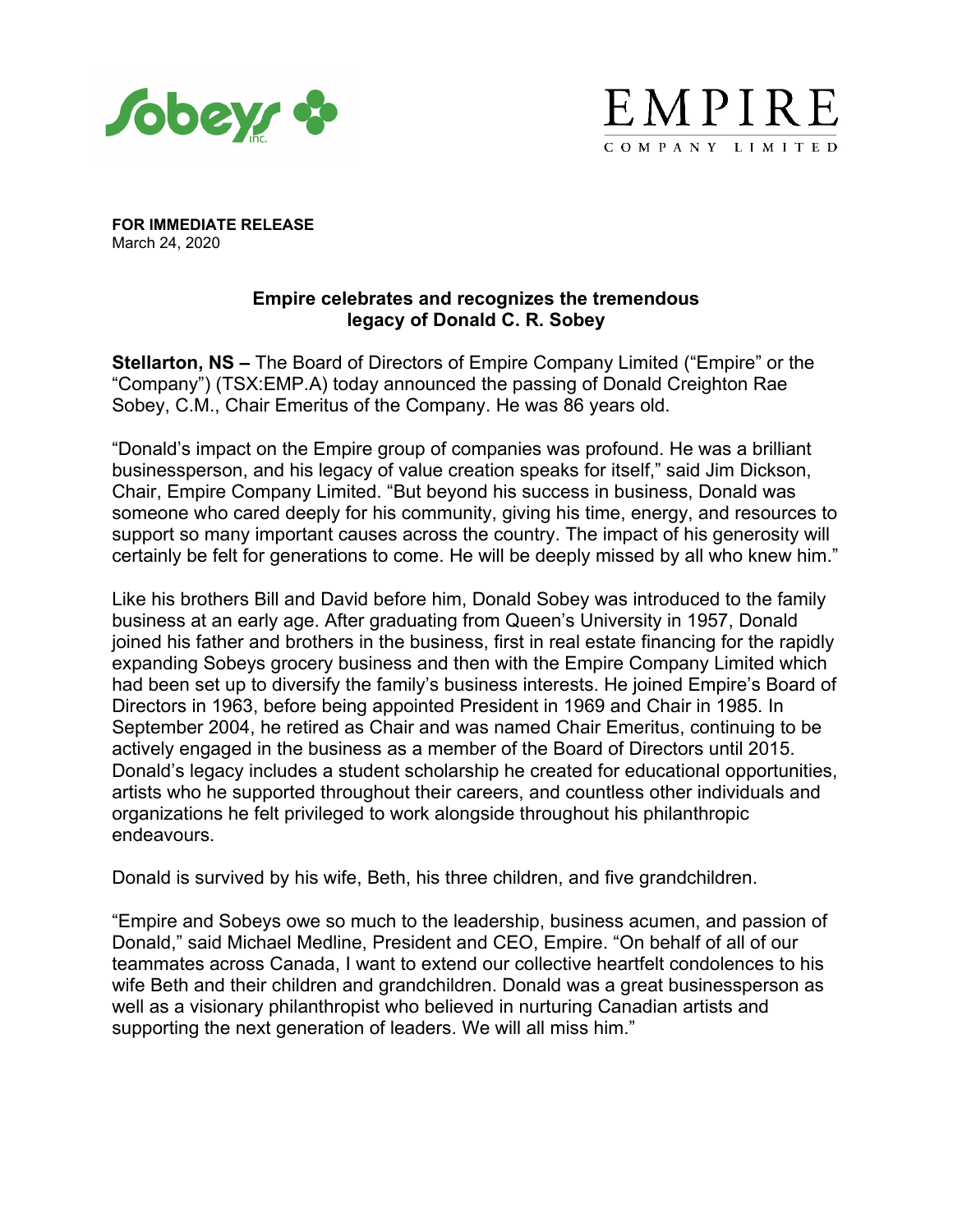# **ABOUT EMPIRE**

Empire Company Limited (TSX: EMP.A) is a Canadian company headquartered in Stellarton, Nova Scotia. Empire's key businesses are food retailing, through whollyowned subsidiary Sobeys Inc., and related real estate. With approximately \$28.4 billion in annualized sales and \$15.0 billion in assets, Empire and its subsidiaries, franchisees, and affiliates employ approximately 127,000 people.

# **Media contact**

Jacquelin Weatherbee Vice-President, Communications & Corporate Affairs [Jacquelin.weatherbee@sobeys.com](mailto:Jacquelin.weatherbee@sobeys.com) (416) 200-0372

# Donald C. R. Sobey

1934–2021

- Born in Stellarton, Nova Scotia on October 23, 1934
- Youngest son of Frank H. and Irene Sobey
- Brother to William (Bill) Sobey (d.1989), David F. Sobey, and Dianne Sobey
- Received his Bachelor of Commerce degree from Queen's University in 1957
- Began his career with Sobeys Leased Properties in 1958
- Married Elizabeth (Beth) Purvis in 1963
- Joined the Board of Directors, Empire Company Limited in 1963
- Appointed President of Empire in 1969 and Chair in 1985
- Retired as Chair in 2004 and was appointed Chair Emeritus
- Appointed to the Order of Canada in 2014

# Board Directorships

- Empire Company Limited
- Crombie Properties Limited
- Sobeys Inc.
- Alliance Atlantis Communications Inc.
- Toronto Dominion Bank
- Halifax Developments Limited
- High Liner Foods Inc.
- Jannock Limited
- Maritime Tel & Tel
- Paribas Participations Limitee PPL
- Provigo Corp.
- Seafort Capital
- Stora Enso Port Hawkesbury Limited
- Traders Classified Media NV
- Wajax Limited